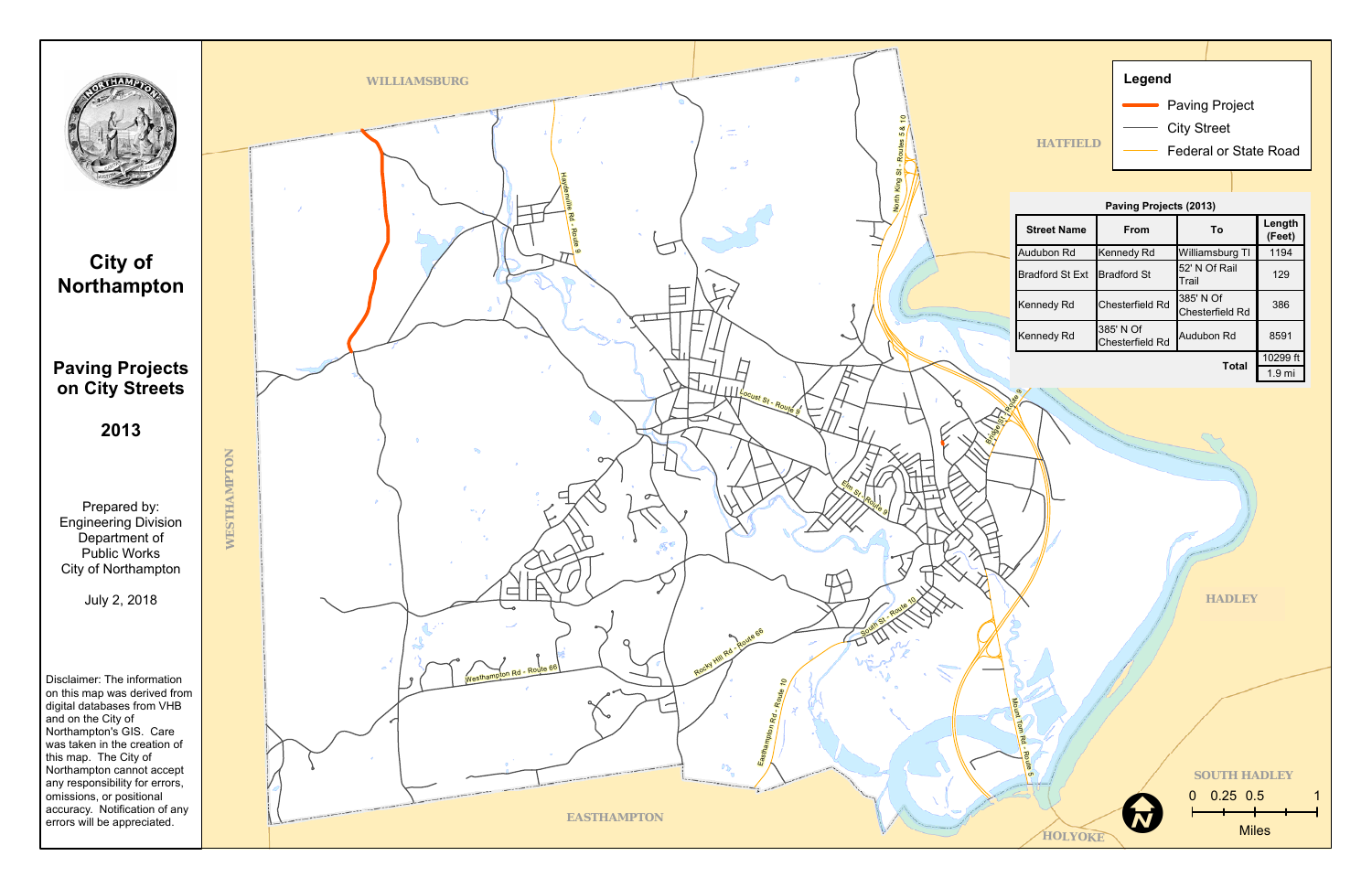

- 
- 

| <b>Paving Projects (2014)</b> |                                |                                   |                  |  |  |
|-------------------------------|--------------------------------|-----------------------------------|------------------|--|--|
| <b>Street Name</b>            | <b>From</b>                    | To                                | Length<br>(feet) |  |  |
| arrett St                     | <b>Jackson St</b>              | King St                           | 2305             |  |  |
| adford St Ext                 | 52' N Of Rail<br>Trail         | Woodmont Rd                       | 194              |  |  |
| idge St                       | 250' Se Of<br>Pomeroy Ter      | 150' N Of Fair<br>St              | 1242             |  |  |
| idge St                       | 150' N Of Fair<br><b>St</b>    | 38' Ne Of Grant<br>Ave            | 722              |  |  |
| <b>nestnut St</b>             | Main St                        | High St                           | 728              |  |  |
| amon Rd                       | King St                        | <b>Industrial Dr</b>              | 518              |  |  |
| amon Rd                       | <b>Industrial Dr</b>           | 170' E Of<br><b>Industrial Dr</b> | 170              |  |  |
| astern Ave                    | <b>Williams St</b>             | Dead End                          | 209              |  |  |
| <sub>i</sub> ckson St         | 411' N Of<br><b>Barrett St</b> | <b>Bridge Rd</b>                  | 1300             |  |  |
| ain St<br>orence              | South Main St                  | North Maple St                    | 1644             |  |  |
| orth Main St                  | Maple St                       | Hayward Rd                        | 3399             |  |  |
| orth Main St                  | Rotary Ctr+400                 | <b>Florence St</b>                | 2785             |  |  |
| orth St                       | King St                        | Market St                         | 438              |  |  |
| ospect Ave<br>onnector        | North Elm St                   | <b>Prospect St</b>                | 132              |  |  |
| ospect St                     | Locust St                      | Jackson St                        | 1935             |  |  |
| ospect St                     | <b>Jackson St</b>              | Murphy Ter                        | 206              |  |  |
| <b>Ivester Rd</b>             | Ryan Rd                        | House 567                         | 7780             |  |  |
| oodmont Rd                    | <b>Bradford St Ext</b>         | North St                          | 862              |  |  |
|                               |                                | Total                             | 26569 ft         |  |  |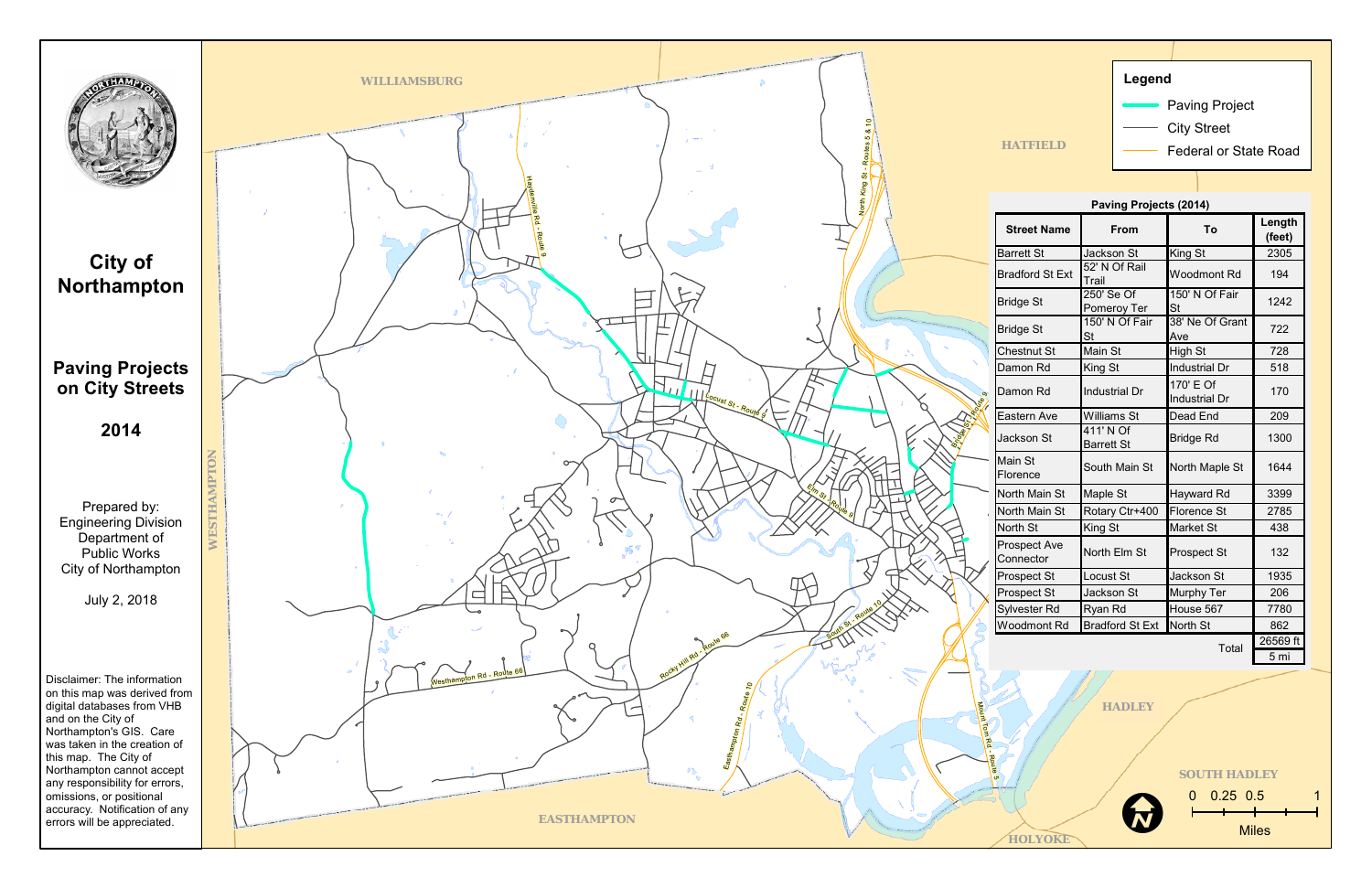*HATFIELD*

*SOUTH HADLEY*

 $\begin{picture}(180,170) \put(0,0){\line(1,0){150}} \put(150,17){\line(1,0){150}} \put(150,17){\line(1,0){150}} \put(150,17){\line(1,0){150}} \put(150,17){\line(1,0){150}} \put(150,17){\line(1,0){150}} \put(150,17){\line(1,0){150}} \put(150,17){\line(1,0){150}} \put(150,17){\line(1,0){150}} \put(150,17){\line(1,0){150}}$ **Miles** 



## **Legend**

Paving Project

City Street

Federal or State Road

| <b>Paving Projects (2015)</b> |                            |                                 |                  |  |  |
|-------------------------------|----------------------------|---------------------------------|------------------|--|--|
| <b>Street Name</b>            | <b>From</b>                | To                              | Length<br>(Feet) |  |  |
| Audubon Rd                    | 2472' N Of River Rd        | 568' S Of Kennedy<br>Rd         | 3092             |  |  |
| Bradford St Ext               | <b>Bradford St</b>         | <b>Bradford Street</b><br>South | 241              |  |  |
| Bradford St (N)               | <b>Bradford St</b>         | Dead End                        | 807              |  |  |
| <b>Bridge Rd</b>              | <b>Francis St</b>          | Jackson St                      | 1177             |  |  |
| <b>Bridge Rd</b>              | Jackson St                 | King St                         | 1232             |  |  |
| Chesterfield Rd               | <b>Shepards Hollow</b>     | 2300' E Of<br>Reservoir Rd      | 2467             |  |  |
| Chesterfield Rd               | 2300' E Of<br>Reservoir Rd | Reservoir Rd                    | 2389             |  |  |
| Chesterfield Rd               | Reservoir Rd               | Kennedy Rd                      | 1494             |  |  |
| Clark Ave                     | Old South St               | 518' W Of Old<br>South St       | 482              |  |  |
| Finn St                       | Prospect St                | State St                        | 496              |  |  |
| Finn St                       | <b>State St</b>            | King St                         | 502              |  |  |
| Florence Rd                   | Pine St                    | Ryan Rd                         | 540              |  |  |
| Maple St                      | Main St                    | Pine St                         | 1208             |  |  |
| Maple St                      | Pine St                    | Nonotuck St                     | 439              |  |  |
| Massasoit St                  | Elm St                     | <b>Prospect St</b>              | 2237             |  |  |
| Milton St                     | Elm St                     | <b>Federal St</b>               | 1527             |  |  |
| Nonotuck St                   | Corticelli St              | Pine St                         | 454              |  |  |
| North Elm St                  | 1360' N Of Elm St          | Locust St                       | 1360             |  |  |
| Pine St                       | Spring St                  | 350' E Of Spring St             | 313              |  |  |
| Pine St                       | 350' E Of Spring St        | Nonotuck St                     | 298              |  |  |
| Pomeroy Ter                   | <b>Bridge St</b>           | Hancock St                      | 1388             |  |  |
| Prospect St                   | Murphy Ter                 | Finn St                         | 2616             |  |  |
| Reservoir Rd                  | Chesterfield Rd            | 6265' E Of<br>Chesterfield Rd   | 6265             |  |  |
| Sylvester Rd                  | House 567                  | Chesterfield Rd                 | 4038             |  |  |
| <b>Winslow Ave</b>            | <b>Hinckley St</b>         | <b>Federal St</b>               | 786              |  |  |
| Woodlawn Ave                  | Prospect St                | Elm St                          | 1935             |  |  |
| <b>Total</b>                  |                            |                                 |                  |  |  |
|                               |                            |                                 |                  |  |  |

 $\boldsymbol{\overline{N}}$ 

7.5 mi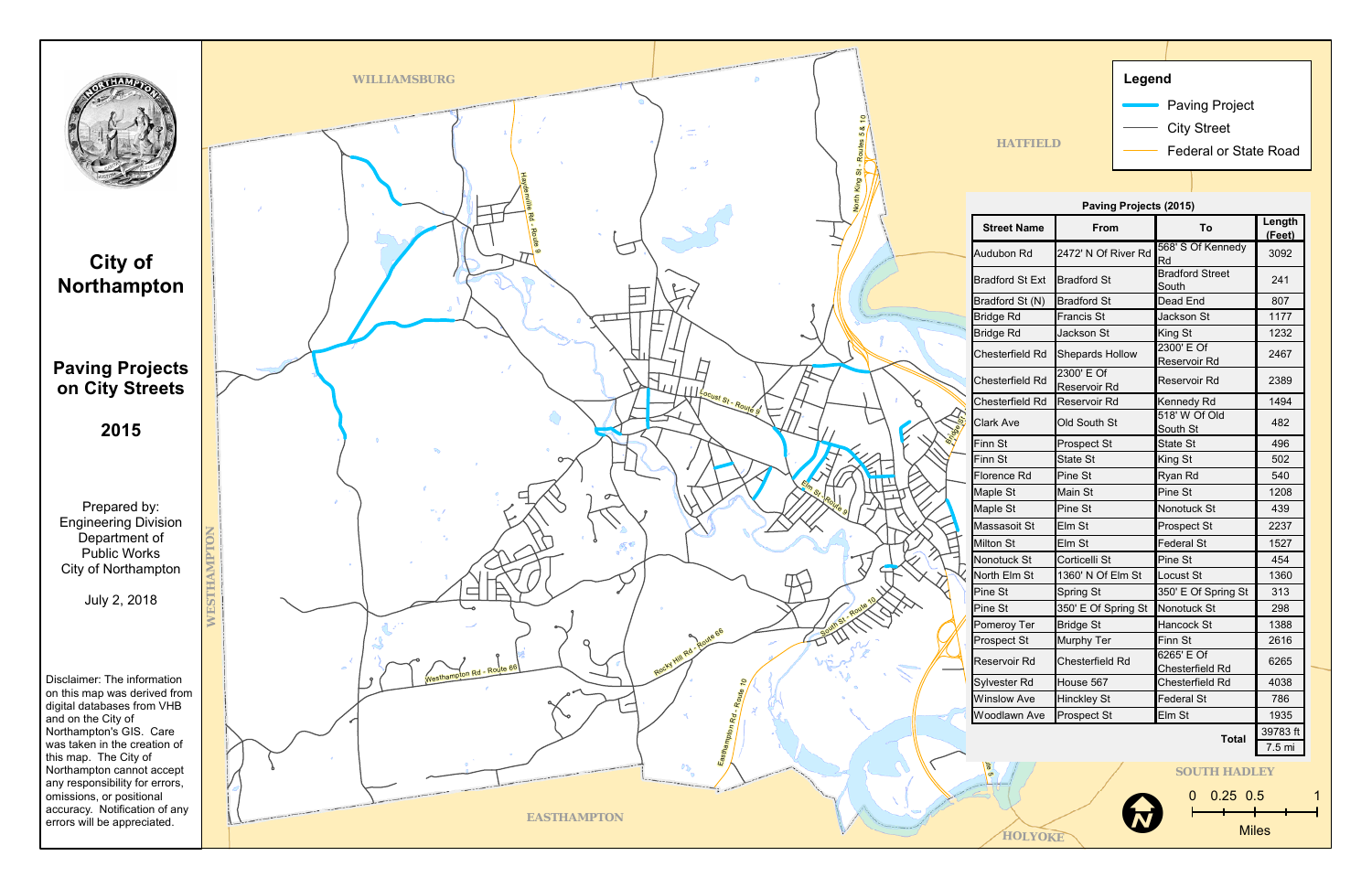

- -

- 
-